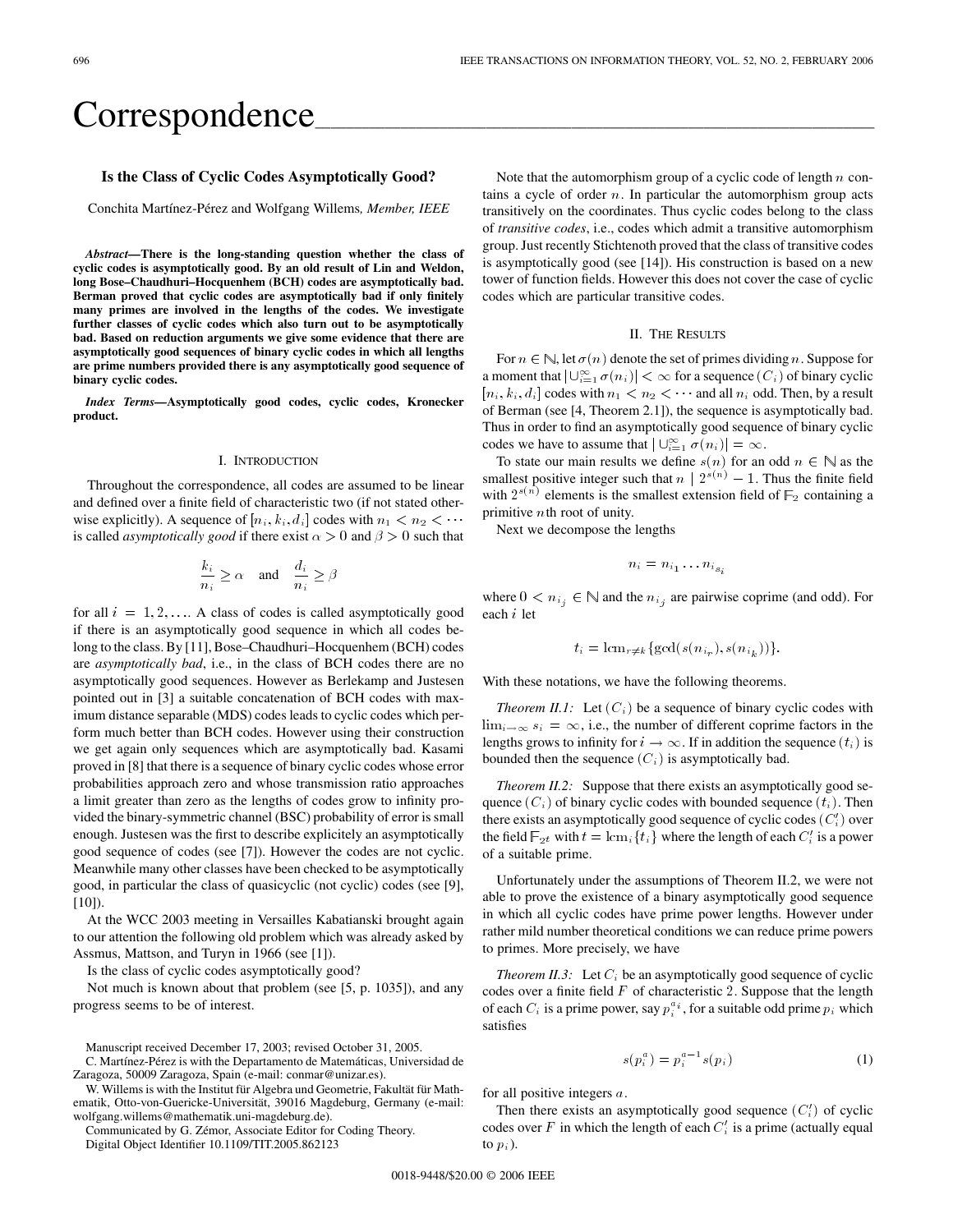We would like to mention here that there is some evidence that the condition (1) in Theorem II.3 can be dropped. This can be seen as follows.

Let p be an odd prime. If  $s(p^3) > s(p^2)$  then by a result of Berlekamp

$$
s(p^a) = p^{a-1}s(p)
$$

for all nonnegative integers  $a \geq 3$  (see [2, Theorem 6.52]). Up to  $2^{12}$ there is no prime p with  $s(p^3) = s(p^2)$ . Up to  $4 \times 10^{12}$  there are only two primes, namely  $p = 1093$  and  $p = 3511$  which satisfy  $s(p^2) =$  $s(p)$ . Note that  $s(p^2) = s(p)$  is equivalent to the condition  $2^{p-1} \equiv$ 1 mod  $p^2$  which means that p is a Wieferich prime (see [6]). To date, the only known Wieferich primes are 1093 and 3511.

In order to prove the results above we need some facts on cyclic codes. Most of them seem to be well known. However, to keep the correspondence self-contained we will give the proofs here.

## III. SOME FACTS ON CYCLIC CODES

More generally than we need in the theorems we assume in this section that K is a finite field with  $|K| = p<sup>t</sup>$  and p any prime. As usual when dealing with cyclic codes we furthermore assume that the lengths of the codes are not divisible by the characteristic  $p$  of the underlying field. Remember that a cyclic code of length  $n$  is an ideal in the factor algebra  $K[x]/(x^n - 1)$ . The condition  $p \nmid n$  forces

$$
f = x^n - 1 = \prod_{j=1}^s f_i
$$

with pairwise coprime and irreducible polynomials  $f_i \in K[x]$ . Thus, by the Chinese Reminder Theorem, we have

$$
K[x]/(x^{n}-1) \cong K[x]/(f_{1}) \oplus \cdots \oplus K[x]/(f_{s})
$$

where the components  $K[x](f_i)$  are finite extension fields of K. This shows that the ambient space  $K[x]/(x^n - 1)$  is a direct sum of irreducible (minimal) ideals. Such an ideal is generated by a polynomial g with  $g \mid x^n - 1$  where  $(x^n - 1)/g$  is irreducible. In particular, we have the following well-known fact which is part of Theorem 7 in [13, Ch. 8, Sec. 3].

*Proposition III.1:* Any cyclic code of length n is a direct sum of irreducible cyclic codes of length n.

If  $n = n_1 \dots n_s$  with  $n_i$  relatively prime then

$$
K[x]/(x^{n}-1) \cong K[x_{1}]/(x_{1}^{n_{1}}-1) \otimes \cdots \otimes K[x_{s}]/(x_{s}^{n_{s}}-1)
$$
 (2)

where the right-hand side denotes the Kronecker product. To see that note that each element on the right hand side can be written as

$$
f=\sum a_{i_1\cdots i_s}x_1^{i_1}\otimes\cdots\otimes x_s^{i_s}
$$

with  $0 \le i_j < n_j$  and  $a_{i_1...i_s} \in K$ . If we choose

$$
t(i_1,\ldots,i_s) \equiv i_j \mod n_j
$$

for  $j = 1, \ldots, s$  then the isomorphism in (2) is given by

$$
f \mapsto \sum a_{i_1...i_s} x^{t(i_1,...,i_s)}.
$$

Thus the Kronecker product of cyclic codes of coprime lengths  $n_i$  is again cyclic and of length  $n = n_1 \dots n_s$  (see [13, Ch. 18, Sec. 2, Theorem 1]).

In general the Kronecker product of irreducible cyclic codes of coprime lengths need not to be irreducible. Furthermore an irreducible cyclic code of length  $n = n_1 n_2$  with  $n_1$  and  $n_2$  coprime is in general not a Kronecker product of cyclic codes of lengths  $n_1$  and  $n_2$ . To overcome these difficulties we have to assume additional conditions.

*Proposition III.2:* An irreducible cyclic code C of length  $n = n_1 n_2$ with  $n_1$  and  $n_2$  coprime is a Kronecker product of irreducible cyclic codes  $C_i$  of length  $n_i$   $(i = 1, 2)$  if and only if dim  $C_1$  and dim  $C_2$ are coprime.

*Proof:* This is Theorem 2 of [13, Ch. 18, Sec. 3].  $\Box$ 

However, all irreducible cyclic codes of length  $n = n_1 \dots n_s$  with  $n_i$  coprime decompose as a Kronecker product of irreducible cyclic codes of length  $n_i$  over a field big enough (a splitting field for the polynomial  $x^n - 1$  suffices). The use of this splitting field is the key point in our main theorems. Unfortunately we can not drop the assumption on the field. The objective of the next lemmata is to measure how big the field must be.

*Definition III.3* : Let p be a prime. Then for  $n \in \mathbb{N}$  with  $p \nmid n$ the number  $s(n)$  is defined as the smallest positive integer such that  $n \mid p^{s(n)} - 1.$ 

*Proposition III.4:* If  $|K| = p^t$  then the dimensions of the irreducible cyclic codes over  $K$  of length  $n$  are

$$
\frac{s(m)}{\gcd(t,s(m))}
$$

with  $m \mid n$ .

*Proof:* We have to find the degrees of irreducible (normed) polynomials  $f \in K[x]$  with  $f | x^n - 1$ . Clearly, f has a zero, say  $\xi$  in a suitable extension field of K. Thus  $\xi^n = 1$  and therefore  $\xi$  is of order m with  $m \mid n$ . Since f is irreducible (and normed) f is the minimal polynomial of  $\xi$  over K. This polynomial is known to have degree  $\frac{s(m)}{gcd(t,s(m))}$ .

*Proposition III.5:* Let  $n, m \in \mathbb{N}$  be coprime and not divisible by the prime p. Let  $|K| = p^t$  and suppose that  $gcd(s(n), s(m)) | t$ . Then the irreducible cyclic codes of length  $nm$  are precisely the Kronecker products of irreducible cyclic codes of length  $n$  with irreducible cyclic codes of length m.

*Proof:* Note that

$$
K[x]/(x^{nm} - 1) \cong K[y]/(y^n - 1) \otimes K[z]/(z^m - 1).
$$

Thus, by Proposition III.2, we only have to check that the dimensions of the irreducible cyclic codes of length  $n$  are coprime to those of length m. By Proposition III.4

$$
\frac{s(n')}{\gcd(t, s(n'))} \quad \text{resp.} \quad \frac{s(m')}{\gcd(t, s(m'))}
$$

are the dimensions of irreducible cyclic codes of length  $n$  resp.  $m$  for suitable  $n' \mid n$  resp.  $m' \mid m$ . Since  $s(n') \mid s(n)$  and  $s(m') \mid s(m)$  we get

$$
\gcd(s(n'),s(m')) \mid t.
$$

Thus,

$$
gcd(s(n'), s(m')) | gcd(s(n'), t)
$$
 and 
$$
gcd(s(n'), s(m')) | gcd(s(m'), t)
$$

which implies that

$$
\frac{s(n')}{\gcd(t, s(n'))} \quad \text{and} \quad \frac{s(m')}{\gcd(t, s(m'))}
$$

are coprime.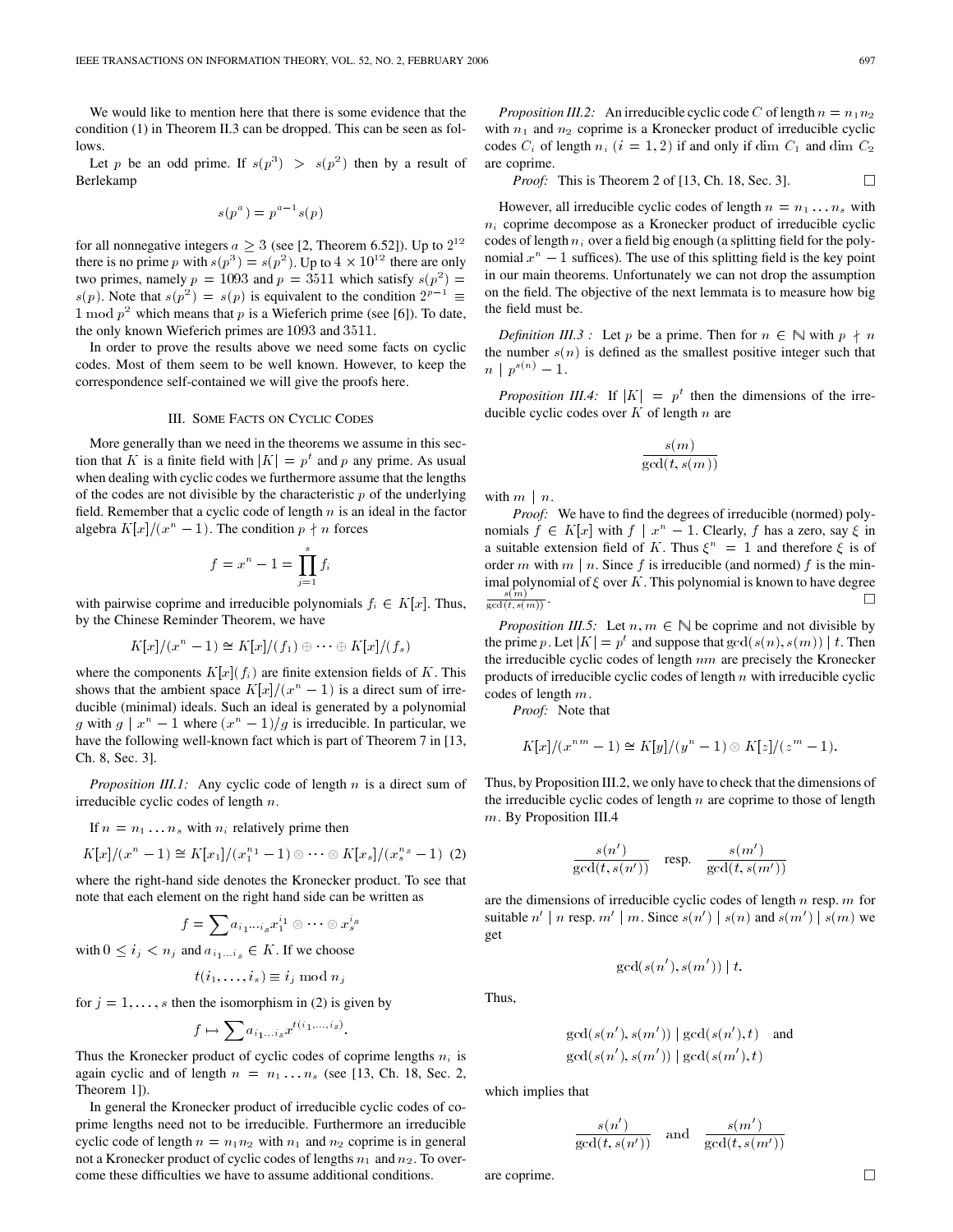Together with an obvious induction argument, we obtain the following.

*Proposition III.6:* Let  $|K| = p^t$  and let  $n = n_1 n_2 ... n_s \in \mathbb{N}$ where the  $n_i$  are pairwise coprime and not divisible by p. Suppose that

$$
\gcd(s(n_i),s(n_j)) \mid t
$$

for all  $1 \leq i \neq j \leq s$ . Then every irreducible cyclic code of length n over  $K$  is a Kronecker product of the form

$$
C_1\otimes\cdots\otimes C_s
$$

where  $C_i$  is an irreducible cyclic code of length  $n_i$  over  $K$ .

*Proof:* Let  $m = n_1 \dots n_{s-1}$ . Since the  $n_i$  are pairwise coprime we have

$$
s(m) = \operatorname{lcm}(s(n_1), \ldots, s(n_{s-1}))
$$

and the hypothesis implies

$$
\gcd(s(m),s(n_s))\mid t.
$$

Thus we may apply Proposition III.5 to  $m$  and  $n_s$ . An obvious induction argument yields the assertion.  $\Box$ 

Finally we state two more results on codes which are well known but crucial in the next section when proving the main theorems.

*Lemma III.7:* Let C be an [n, k, d] code over a field with q elements. If  $k \geq 2$  then

$$
(q+1)d \le qn.
$$

*Proof:* This follows immediately from the Plotkin bound.  $\Box$ 

*Lemma III.8:* Let  $F/E$  denote an extension of finite fields and let C be a code over E. We denote by  $C \otimes F$  the F-code obtained by extending scalars of C. Then the minimum distance of  $C \otimes F$  is equal to the minimum distance of  $C$ , i.e.,

$$
d(C \otimes F) = d(C).
$$

*Proof:* The assertion is obvious since the minimal distance of a code can be read off from linear (in)dependency conditions on the columns of a parity check matrix which do not depend on the field.  $\Box$ 

#### IV. PROOFS OF THE THEOREMS

This section is devoted to the proofs of the main results stated in Section II.

*Proof of Theorem II.1:* Let  $t = \text{lcm}_i \{t_i\}$  and let F be a field with  $q = 2<sup>t</sup>$  elements. By Lemma III.8, we may assume that the codes  $C<sub>i</sub>$  are defined over F. Since  $t_i | t$  for each i we have  $gcd(s(n_{i_r}), s(n_{i_k})) | t$ for  $r \neq k$  and  $r, k \leq s_i$ . By Proposition III.1,  $C_i$  is a direct sum of irreducible cyclic codes of length  $n_i$  over  $F$ . According to III.6 the irreducible codes are of the form

$$
U_i = U_{i_1} \otimes U_{i_2} \otimes \cdots \otimes U_{i_s}
$$

where  $U_{i_j}$  is an irreducible cyclic code of length  $n_{i_j}$ . We are going to distinguish two cases according to how many components  $U_{i,j}$  of dimension 1 occur in the irreducible summands of  $C_i$ .

Assume first that there exists a  $\gamma$  such that for all i the code  $C_i$  contains only summands  $U_i$  with at least  $s_i - \gamma$  components  $U_{i_j}$  of dimension 1. Next, we compute a bound for  $\dim C_i$ . Consider first the code, say  $M$ , which is the sum of all those irreducible cyclic codes of length  $n_i$  of the form

$$
U_i = U_{i_1} \otimes U_{i_2} \otimes \cdots \otimes U_{i_{s_i}}
$$

with dim  $U_{i_j} = 1$  for  $j = 1, \ldots, s_i - \gamma$ . As there are at most  $q - 1$ irreducible cyclic codes of a fixed length over F the number  $q - 1$ is also a bound for the number of irreducible codes of length  $n_{i,j}$  and dimension 1 over  $F$ . Thus we obtain

$$
\frac{\dim M}{n_i} \leq \frac{(q-1)^{s_i-\gamma} \prod_{j=s_i-\gamma+1}^{s_i} n_{i_j}}{n_i} = \frac{(q-1)^{s_i-\gamma}}{\prod_{j=1}^{s_i-\gamma} n_{i_j}}.
$$

To get a bound for dim  $C_i$ , note that after a renumbering of  $n_{i_j}$  if necessary, we may assume that  $n_{i_1} < n_{i_2} < \cdots$ . Taking into account that we may choose the  $\gamma$  factors at arbitrary positions and that the product of any  $s_i - \gamma$  numbers  $n_{i_j}$  is greater than  $\prod_{j=1}^{s_i - \gamma} n_{i_j}$  we get

$$
\frac{\dim C_i}{n_i} \le \binom{s_i}{\gamma} \frac{(q-1)^{s_i-\gamma}}{\prod_{j=1}^{s_i-\gamma} n_{i_j}}
$$

:

Since  $n_{i_j} \geq j$ , we obtain

$$
\frac{\dim C_i}{n_i} \le \binom{s_i}{\gamma} \frac{(q-1)^{s_i-\gamma}}{(s_i-\gamma)!}.
$$

The obvious inequality

$$
\binom{s_i}{\gamma} (q-1)^{s_i-\gamma} \le (1+(q-1))^{s_i} = q^s
$$

implies that

$$
\frac{\dim C_i}{n_i} \le \frac{q^{s_i}}{(s_i - \gamma)!} = q^{\gamma} \frac{q^{s_i - \gamma}}{(s_i - \gamma)!}.
$$

Finally, the assumption  $\lim_{i \to \infty} s_i = \infty$  forces  $\lim_{i \to \infty} \frac{q^{s_i - \gamma}}{(s_i - \gamma)!} = 0$ which proves that the sequence  $(C_i)$  is bad.

Thus, we may assume that in each  $C_i$  of a suitable subsequence we can find a summand  $U_{i_1} \otimes U_{i_2} \otimes \cdots \otimes U_{n_{s_i}}$  such that the number  $r_i$ of components  $U_{i_j}$  of dimension strictly bigger than 1 gets larger and larger if i grows. Applying Proposition III.7, we obtain

$$
\frac{\mathrm{d}(C_i)}{n_i} \leq \prod_{j=1}^{s_i} \frac{\mathrm{d}(U_{i_j})}{n_{i_j}} \leq (\frac{q}{q+1})^{r_i}.
$$

As  $\lim_{i \to \infty} r_i = \infty$  the sequence  $(C_i)$  is again bad and the proof is complete since a subsequence of a good sequence is always good.  $\Box$ 

*Proof of Theorem II.2:* By assumption and Theorem II.1, the sequence  $s_i$  is bounded. So by choosing if necessary a subsequence of  $(C_i)$  we may assume that  $s_i = s$  for a suitable positive integer s and all  $i$ . Extending scalars in  $C_i$  we get a good sequence of cyclic codes over  $\mathbb{F}_{2^t}$  where  $t = \text{lcm}_i \{t_i\}$ . We denote that sequence again by  $(C_i)$ .

Now we proceed by induction on s. We only have to consider the case  $s > 1$ . Thus, we may split

$$
n_i = k_i l_i
$$

with  $1 \lt k_i$  and  $1 \lt l_i$  coprime and both  $k_i$  and  $l_i$  a product of a fixed number of primes for each  $i$ . Note that according to the condition  $\lim_{i \to \infty} n_i = \infty$  we may assume that  $\lim_{i \to \infty} k_i = \infty$ . Since

$$
\gcd(s(k_i), s(l_i)) \mid t
$$

every irreducible cyclic code of length  $n_i$  over  $\mathbb{F}_{2^t}$  is a Kronecker product of irreducible cyclic codes of lengths  $k_i$  and  $l_i$  by Proposition III.5. Thus, we may write

$$
C_i = (A_1^i \otimes V_1^i) \oplus (A_2^i \otimes V_2^i) \oplus \cdots \oplus (A_{m_i}^i \otimes V_{m_i}^i)
$$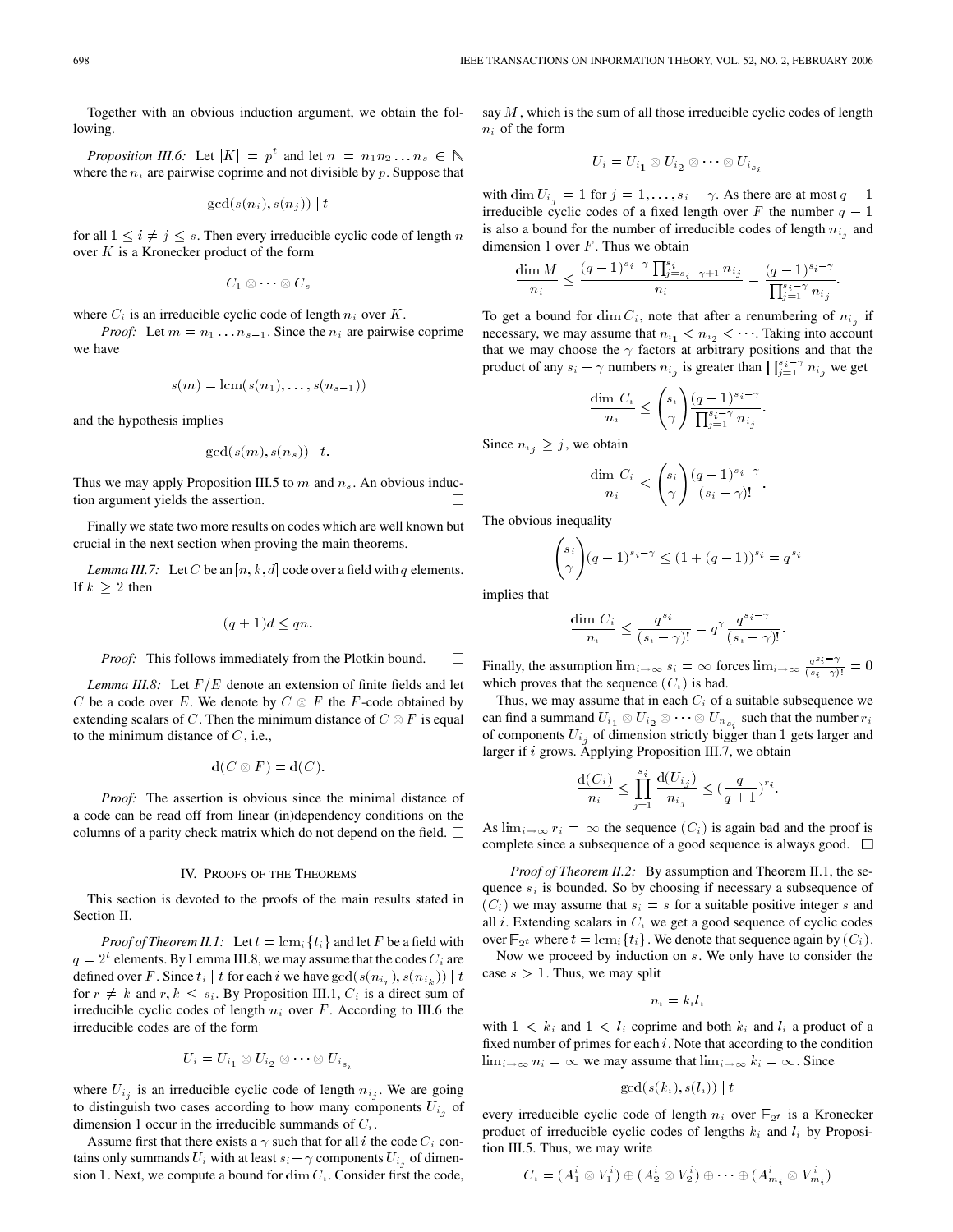where the  $A_j^i$  are suitable cyclic codes of length  $k_i$  and  $\{V_1^i, \ldots, V_{m_i}^i\}$ is a full set of irreducible cyclic codes of length  $l_i$ . Next, we claim that the sequence

$$
A_1^1, \dots, A_{m_1}^1, \dots, A_1^i, \dots, A_{m_i}^i, \dots
$$
 (3)

of cyclic codes has a good subsequence. Since

$$
\frac{\operatorname{d}(C_i)}{n_i} \leq \frac{\operatorname{d}(A_j^i)}{k_i} \frac{\operatorname{d}(V_j^i)}{l_i} \leq \frac{\operatorname{d}(A_j^i)}{k_i}
$$

for all j and since the sequence  $(C_i)$  is good we only have to worry about the dimensions of  $A_j^i$ . Assume first that for each  $\epsilon > 0$  there exists an  $i_0$  such that

$$
\frac{\dim A^i_j}{k_i} < \epsilon
$$

for all  $i \geq i_0$  and all j. Since  $\{V_1^i, \ldots, V_{m_i}^i\}$  is a full set of irreducible cyclic codes of length  $l_i$  we obviously have  $\sum_j \dim V_j^i = l_i$ . Thus

$$
\frac{\dim\,C_i}{n_i}=\sum_{j=1}^{m_i}\frac{\dim\,A_j^i}{k_i}\frac{\dim\,V_j^i}{l_i}<\sum_j\left(\frac{\dim\,V_j^i}{l_i}\right)\epsilon=\epsilon
$$

which contradicts the fact that  $C_i$  is a good sequence. Therefore, for some  $\epsilon > 0$ , there are infinitely many codes in the sequence (3) with

$$
\epsilon \leq \frac{\dim\, A^i_j}{k_i} \, .
$$

which proves the claim.

Finally, note that either the lengths of these codes are prime powers or their corresponding sequence of  $t_i$ 's satisfies  $\text{lcm}_i\{t_i\} = t'$  | t and we may apply the inductive hypothesis to get a good sequence of cyclic codes over  $\mathbb{F}_{2^t}$ , hence over  $\mathbb{F}_{2^t}$ , in which all lengths are prime powers.

*Definition IV.1:* A cyclic code  $C$  of length  $n$  over the field  $F$  is called *degenerate* if it consists of several repetitions of a code  $C'$  of smaller length, say length r, with  $r \mid n$ . In other words, each  $c \in C$ is of the form  $c = (c', c', \ldots, c')$  where  $c' \in C'$  or each codeword is fixed under a cyclic shift of  $r$  coordinates.

*Lemma IV.2:* Let  $C$  be a cyclic code of length  $n$  with check polynomial  $h(x)$ . Then the following conditions are equivalent.

- a)  $C$  is degenerate.
- b)  $h(x) | x^r 1$  for some  $r | n, r < n$ .

*Proof:* Note that C is degenerate if and only if there exists an  $r \mid n$  such that each codeword c is of the form  $c = (c', c', \dots, c')$ where  $c'$  is of length  $r < n$ . This is equivalent to

$$
x^r g(x) \equiv g(x) \bmod x^n - 1
$$

for the generator polynomial  $g(x)$  of C. Thus, a cyclic code is degenerate if and only if

$$
h(x)g(x) = x^{n} - 1 | (x^{r} - 1)g(x)
$$

hence, if and only if

$$
h(x) | x^r - 1.
$$

*Lemma IV.3:* Let p be an odd prime and let  $t, a \in \mathbb{N}$ . Suppose that  $p \nmid t$ . Furthermore let F be a finite field with  $|F| = 2^t$ . If  $s(p^a) =$  $p^{a-1}s(p)$  then for every primitive  $p^a$ th root of unity  $\alpha$  its minimal polynomial over F is a polynomial in  $x^{p^{a-1}}$ .

*Proof:* Let K be a field with  $F \nleq K$  and  $|K| = 2^m$  where  $m = \text{lcm}(s(p^a), t)$ . Note that K is the smallest splitting field of the polynomial  $x^{p^{\alpha}} - 1$  which contains the field F. Let  $\alpha \in K$  be a primitive  $p^a$ -th root of unity and let  $m_\alpha(x) \in F[x]$  denote its minimal poly-

nomial over F. If we put  $s = \gcd(s(p), t)$  then the condition  $p \nmid t$ implies  $s = \gcd(s(p^a), t)$ . Let  $q = p^{a-1}$ . Thus, by [12, Sec. II]

deg m<sub>$$
\alpha
$$</sub>(x) =  $\frac{s(p^a)}{\gcd(s(p^a), t)}$  =  $\frac{p^{a-1}s(p)}{s}$  =  $\frac{qs(p)}{s}$ .

Clearly

$$
x^p - 1 = (x - 1) \prod_i f_i(x)
$$

with irreducible normed polynomials  $f_i(x) \in F[x]$ . Furthermore

$$
\deg f_i(x) = \frac{s(p)}{\gcd(s(p), t)} = \frac{s(p)}{s}.
$$

If we replace x by  $x^q$  we obtain

$$
x^{p^a} - 1 = (x^q - 1) \prod_i f_i(x^q).
$$

Note that  $f_i(x^q)$  is of degree  $\frac{qs(p)}{s}$ . Thus we get  $m_\alpha(x) = f_i(x^q)$  for some i.

*Lemma IV.4* : Let p be an odd prime and let  $t, a \in \mathbb{N}$  with  $p \nmid t$ . Furthermore let F be a finite field with  $|F| = 2<sup>t</sup>$ . Suppose that  $s(p<sup>a</sup>) =$  $p^{a-1}s(p)$ . If C is a cyclic nondegenerate irreducible code over F of length  $p^a$  then the generator polynomial of C is a polynomial in  $x^{p^a-1}$ 

*Proof:* Let  $g(x)$  denote the generator polynomial and  $h = h(x)$ the check polynomial of C. Put  $q = p^{a-1}$ . Since C is nondegenerate  $h \, \dagger \, x^q - 1$ , by Lemma IV.2. Furthermore, h is irreducible as a polynomial over  $F$  since  $C$  is irreducible. Thus,  $h$  is the minimal polynomial over F of a primitive  $p^a$  th root of unity. According to Lemma IV.3 the polynomial h is a polynomial in  $x^q$ , i.e.,  $h(x) = h(x^q)$ . Finally,  $g(x)$ is a polynomial in  $x^q$  since  $\tilde{h}(x^q)g(x)=(x^q)^p-1$ . П

*Lemma IV.5:* Let C be a cyclic code over  $F$  of length n. Suppose that the generator polynomial of C is a polynomial in  $x^r$  where  $r \mid n$ . Then there exists a cyclic code, say  $\tilde{C}$ , of length  $\frac{n}{r}$  such that

i) 
$$
d(\tilde{C}) = d(C)
$$
  
ii) dim  $\tilde{C} = \frac{\dim C}{r}$ .

One says that C is r-induced from  $\ddot{C}$ .

*Proof:* Let  $g(x^r)$  denote the generator polynomial of C. If we put

$$
\tilde{C} = g(x^r)F[x^r]/(x^n - 1) \cong g(y)F[y](y^{\frac{n}{r}} - 1)
$$

then

$$
C = g(x^r)F[x]/(x^n - 1) = \tilde{C} \oplus \tilde{C}x \oplus \cdots \oplus \tilde{C}x^{r-1}.
$$

The assertions on  $d(\tilde{C})$  and dim  $\tilde{C}$  are obvious.

*Proof of Theorem II.3:* By Berman [4], we know that infinitely many primes are involved in the lengths of the  $C_i$  defined over  $F = \mathbb{F}_{2^t}$ since the sequence  $(C_i)$  is assumed to be asymptotically good. Taking a subsequence of the sequence  $(C_i)$ , if necessary, we may assume that  $p_i \nmid t$  for all primes  $p_i$  which occur in the lengths.

1) We claim that we may further assume that each  $C_i$  is a sum of nondegenerate irreducible cyclic codes of length  $n_i$ .

In order to prove that we write  $C_i = W_i \oplus W'_i$  where  $W_i$  resp.  $W'_i$ denotes the sum of all irreducible nondegenerate resp. irreducible degenerate direct summands of  $C_i$ . Since a degenerate irreducible cyclic code of length  $p_i^{a_i}$  corresponds to a uniquely determined irreducible cyclic code of the same dimension but of length  $p_i^{a_i-1}$  we deduce that  $p_i^{a_i-1}$  is a bound for dim  $W_i'$ . Hence,

$$
\frac{\dim W'_i}{p_i^{a_i}} \le \frac{1}{p_i}
$$

 $\Box$